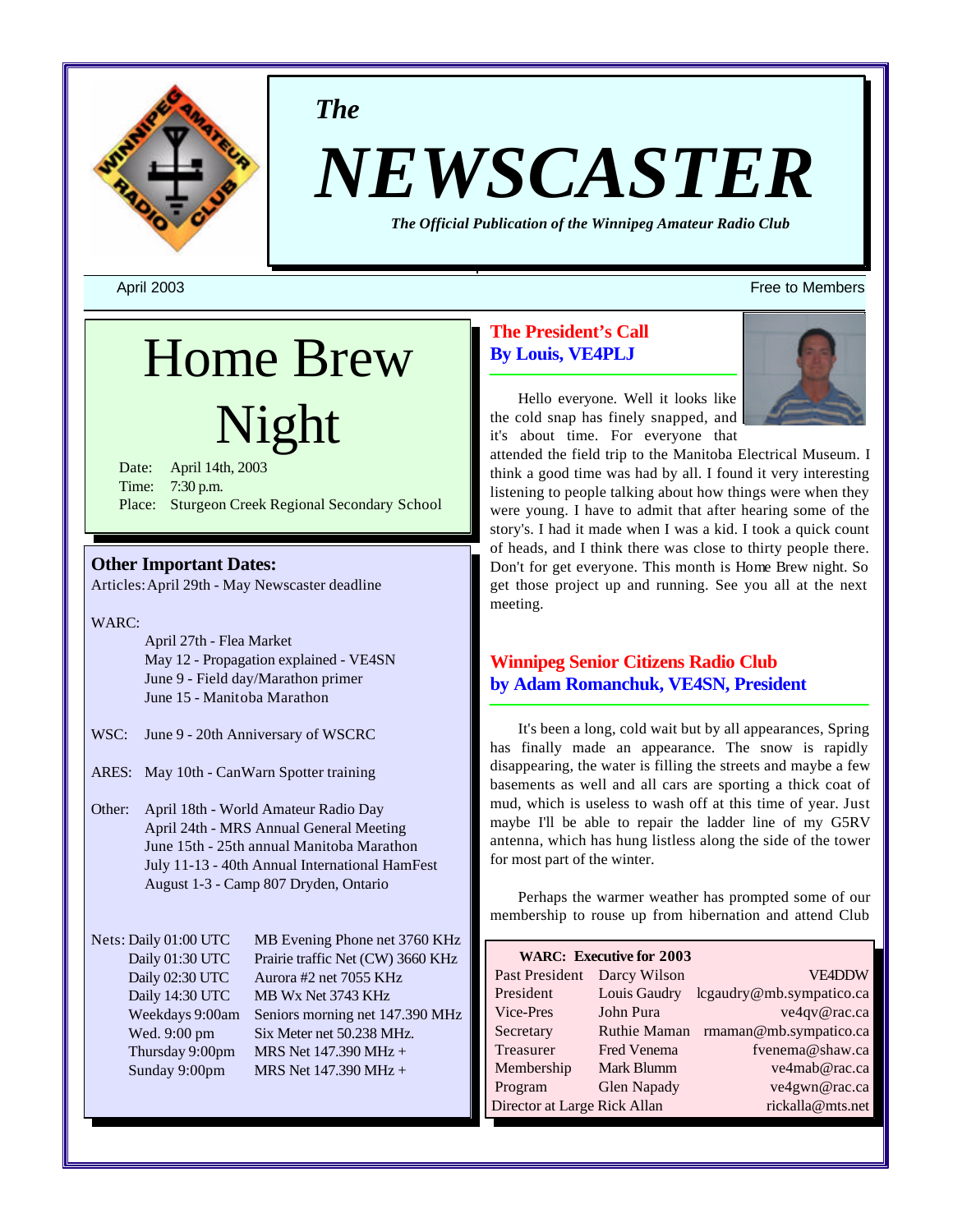events. Our monthly breakfast was held on March 13th at the Garden City Inn with a total of 35 persons attending. Winner of the free breakfast was Ken Fry, VE4KEF.

Our 4th annual Chili Cook-off held on February 26th also attracted 35 persons. Everyone had a great time and appetites were very apparent by the stack of empty containers at the end of the day. Once again, our perennial winner, Gladys Haldane-Wilsone VE4GE took first prize. Second prize went to Helen Agar, XYL of John VE4EI and third prize to Kerri Barclay VE4EEE. Honourable mention was given to entries by Ruth Mills VE4XYL and Beryl Frederick, XYL of Past President Gil VE4AG. The three judges were Paul Champagne VE4OPC, George Gillespie VE4GNG and Irene Henderson, XYL of Treasurer Ed VE4YU. Congratulations to Alf Keber VE4ALF for coordinating a very successful event and to all who assisted in making it so.

The CW Course is now concluded with seven successful candidates who passed the required 5 wpm exam. They were; Natalie Hasell VE4NAT, Darwin Duckworth VE4DKY, Dave Carlsen VE4WXG, Ted Vidler VE4VID, Bruce Folkett VE4BMF, Kevin Podaima VE4AHN and Roger Stokes who has yet to obtain his call sign. Others who were close to passing will no doubt try again in the near future.

At the March Executive Board meeting two new members were welcomed into the Club. They were: Ed Oakes VE4OAK and Jerry Urquhart VE4JU. Total club membership now stands at 188.

That's about it for this time around. Keep dry everyone and good hunting on the bands.



## **From the Planning Chair: Glen, VE4GWN**



As I look out my window I and see the wet streets I find it hard to

believe that just a short time ago it was sub-zero then add the wind it was COLD!!

For those of you who made it out to the Manitoba Electrical Museum last month, thanks for attending. Our guides, Ron Kirby and Alex McKenzie have been sent a thank-you letter. For you who missed, I think that if you have the time you should try to pay a visit. Some of the "old" appliances they had I remember seeing at my grand parents, or aunts' places as I grew up. This trip was at no cost to the club and the staff even put out some soft drinks for us at the end of the tour. I didn't know about the drinks until I was about to leave, so for those who left early and never received any, sorry about that. At this stage I should thank Derek, VE4HAY for making the suggestion that we visit the museum. Through an unfortunate coincidence Derek couldn't attend.

April 14th is HOME BREW night. As I say every April it is my favourite meeting of the year. Please bring your projects, and the necessary information to go with them, as there will be prizes to be won.

For closing I will remind everyone that the Flea Market will be on April 27th. **This year Radio World will be our sponsor and helping us with prizes. They will also have a table set up.** The location will again be at the Heritage-Victoria Community Club 950 Sturgeon Rd. just north of Ness Ave. THERE IS NO PARKING ON THE ROAD. The doors will open for VENDERS only at 0900, and the public at 1000 and no sooner! Ruth will start serving coffee at 0800.

I am still looking for ideas for next year (I have 3 so far) so please contact me: 861 8082, ve4gwn@rac.ca or on the VE4WPG repeater.

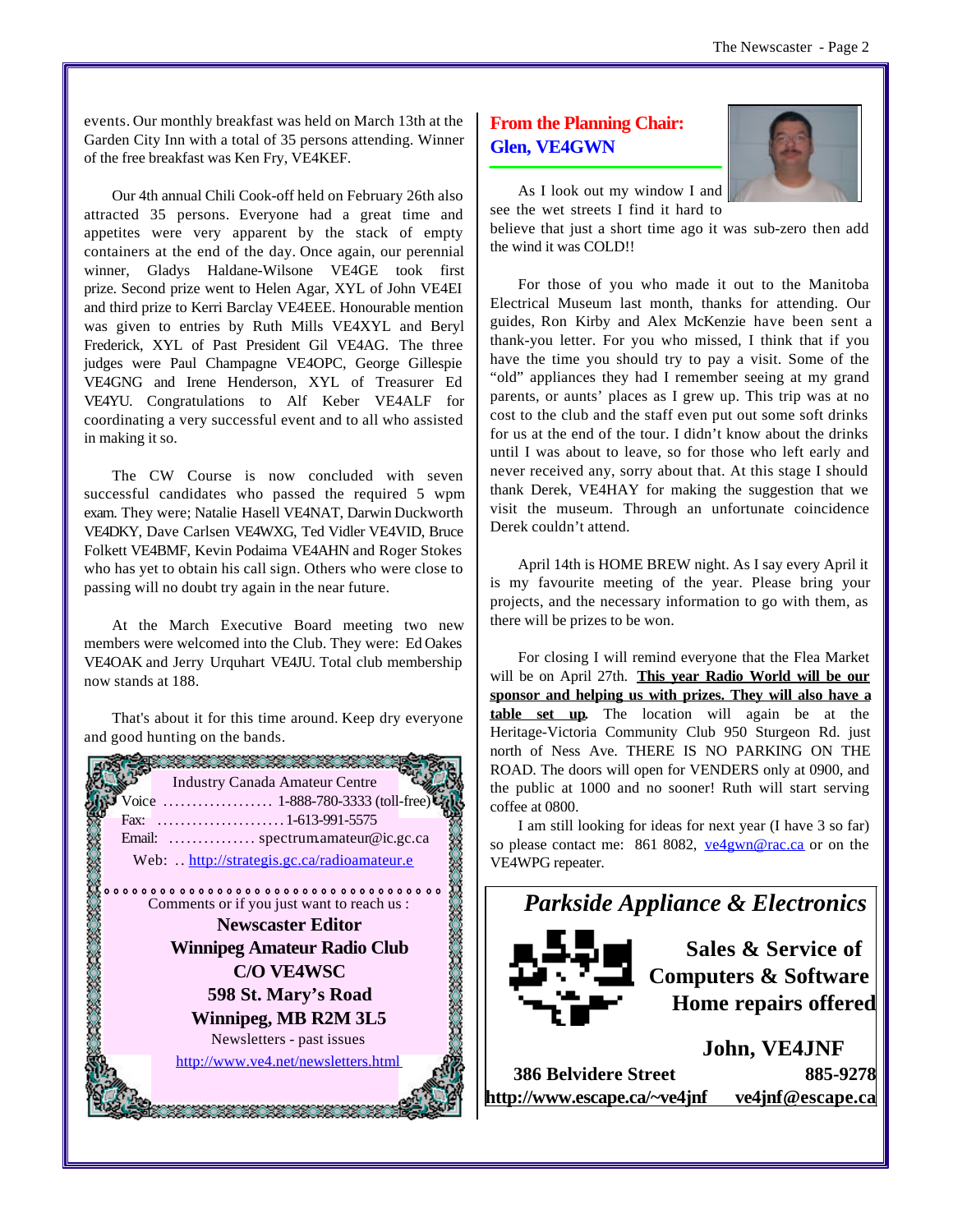## **WPGARES Jeff Dovyak VE4MBQ**

Our March General Meeting featured Gord Favelle a psychologist with Office of the Fire Commissioner. Gord gave us an very interesting presentation on Stress Management During Operations - thanks to David VE4DAR for making the arrangements. We are considering a type of WPGARES club jacket with RAC-ARES logo, either \$78 "Basic System Bomber Jacket" or \$93 "Deluxe System Bomber Jacket", add \$11 for 2XL-5XL. If interested please contact MBQ ASAP.

WPGARES Exercise 31 was run SUN 23 MAR 2003. It was a telephone fan-out exercise with a Mobilization Net based on a mock call-out. Participants were VE4s:GWN, VID, KU, XYL, RCJ, DAR, RST, YYL, FV, ACX, CDP, CRS, MGR, TRO, TJR, HK, MMG, MAB, EAR, SS, ESX, AJR, WTS, KEH, BSR, MBQ and VA4AA. Thanks to Manitoba Repeater Society for use of VE4WPG and Interlake Amateur Radio Club for use of VE4ARC.

CANWARN Spotter Training will be held in Winnipeg at PSPC, 4th floor 123 Main Street, SAT 10 MAY. Basic/Refresher Training at 0900h, Advanced Spotter Training at 1300h. Please register with MBQ by WED 23 APR if planning to attend, indicate whether you are attending morning, afternoon, or both sessions.

Richard Kazuk VE4KAZ is still looking for volunteer operators for Canadian Senior Women's and Men's Team Handball National Championships in Winnipeg 16, 17, 18MAY. Please contact Richard ASAP if interested, ve4kaz@rac.ca. It is not too late to volunteer for Amateur Communications for this year's Manitoba Marathon SUN 15 JUN. You can get in touch with Robert VE4RST if interested, 982-9600 or e-mail: ftphysio@mb.sympatico.ca The

Marathon is probably the largest on-going Amateur operation in Manitoba, an excellent experience for your first or twenty-first public service event !

Garth Blumm VE4GWB is organizing Amateur operators for a kayaking event at Sturgeon Falls in the Whiteshell, 20-22 JUN. Contact Garth for more information,

333-2119 or e-mail: ve4gwb@hotmail.com , event website: www.PaddlingManitoba.com

Our next General Meeting is TUE 15 APR 1900h at Sir Wm Stephenson Library 765 Keewatin Street. Gord Snarr VE4GLS and Wayne Warren VE4WR (Manitoba ARES Exec) have been invited to discuss an emergency response exercise in Altona last fall.

## This Month is ..... **Home Brew Night** April 14th

<u>ININININININ</u>

What have you decided to build ? If you start now, you should have it built in time for the big night. So start building and show your soldering prowlness by bringing your project out on April 14th, to be judged by your fellow hams. If you are lost for idea's, check out these sites on home brew projects.

N

> http://homepage.tinet.ie/~ei9gq/homebrew.html http://www.ku4ay.net/homebrew.html http://www.ac6v.com/homebrew.htm http://www.ac6v.com/homebrew.htm http://wb0nni.dakotamade.com/ http://www.qsl.net/ve3rgw/dream.html http://www.tecsolv.com/cq/

## **The Electronic Hole Theory - Exposed as Fraud Submitted by Tom, VE4HQ**

\*\*\*\*\*\*\*\*\*\*\*\*\*

Have you ever been confused by the Electronic Hole Theory of Semiconductor Physics? I do know my stuff when it comes to electronics and have done a careful study of the illusory phenomenon of electron flow and here is what I have found. After years of research, I have come to realize that the hole theory may Not be Correct. My theory, which has been proven time and time again in service shops all across the country, is this.

#### *All Electronic Devices and Especially IC's Work on Smoke...*

Yes, that's what I said, Smoke! I have recently discovered that every electronic device manufactured and all IC makers, encapsulate a certain amount of Black Smoke in every one of their devices. This smoke is what does the work and performs the magic of electron flow inside the device. Undoubtedly, you have often noticed that a component will quit working when this encapsulated smoke leaks out. I have documented this many times and it conclusively proves my theory. After all, when a storm comes up, the sky gets black, The lightening starts to flash through the black clouds, which must be smoke. Because when the sky clears and is no longer black the lightening stops! So the Smoke is the answer to electron flow... Proof Positive: Have you ever been able to operate an electronic component after the Smoke leaked out? I rest my case.........

© 1996 - G.V.Deutschmann, Sr. - SCSrvcs.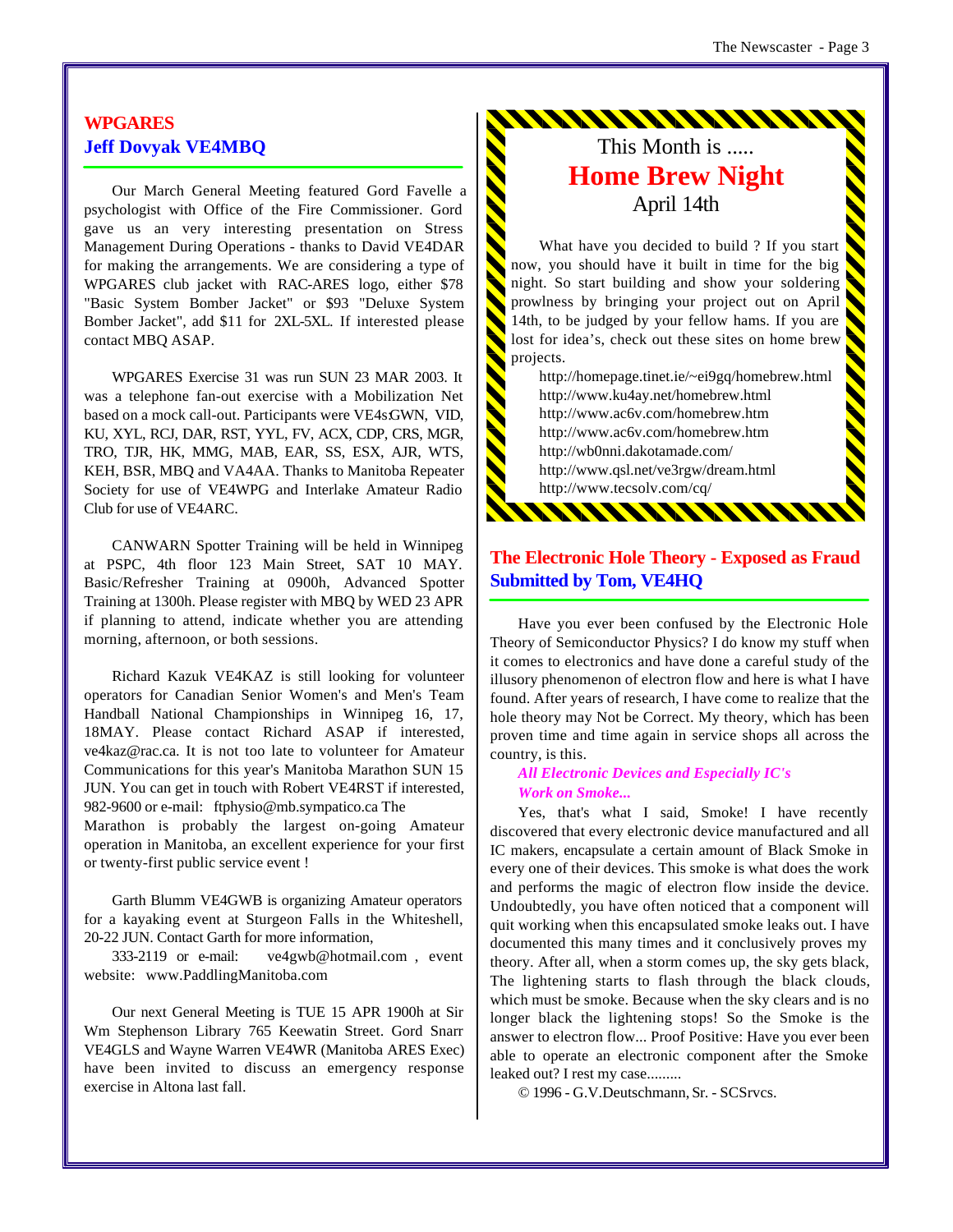### **Contest Calendar**

#### *April*

| SARL 80-Meter QSO Party             |            | 1700Z | Apr 3    |
|-------------------------------------|------------|-------|----------|
| <b>MARAC County Hunters Contest</b> | <b>SSB</b> | 0000Z | Apr 5    |
| <b>SP DX Contest</b>                |            | 1500Z | Apr 5    |
| <b>EA RTTY Contest</b>              |            | 1600Z | Apr 5    |
| Missouri QSO Party                  |            | 1800Z | Apr 5    |
|                                     |            | 1800Z | Apr 6    |
| <b>QCWA QSO Party</b>               |            | 1900Z | Apr 5    |
| YLRL DX to NA YL Contest            | CW         | 1400Z | Apr 9    |
| <b>JIDX CW Contest</b>              |            | 0700Z | Apr 12   |
| <b>QRP ARCI Spring QSO Party</b>    |            | 1200Z | Apr 12   |
| <b>EU Spring Sprint</b>             | <b>SSB</b> | 1500Z | Apr 12   |
| <b>UBA Spring Contest</b>           | SSB        | 0600Z | Apr 13   |
| YLRL DX to NA YL Contest            | <b>SSB</b> | 1400Z | Apr 16   |
| <b>Holyland DX Contest</b>          |            | 0000Z | Apr 19   |
| <b>TARA Spring Wakeup</b>           | PSK31      | 0000Z | Apr 19   |
| ES Open HF Championship             |            | 0500Z | Apr 19   |
| <b>YU DX Contest</b>                |            | 1200Z | Apr 19   |
| <b>GACW CW DX Contest</b>           |            | 1200Z | Apr 19   |
| <b>EU Spring Sprint</b>             | CW         | 1500Z | Apr 19   |
| Michigan QSO Party                  |            | 1600Z | Apr 19   |
| Ontario QSO Party                   |            | 1800Z | Apr 19   |
| Harry Angel Memorial Sprint         |            | 1100Z | Apr $25$ |
| <b>SP DX RTTY Contest</b>           |            | 1200Z | Apr 26   |
| <b>Helvetia Contest</b>             |            | 1300Z | Apr 26   |
| QRP to the Field                    |            | 1500Z | Apr 26   |
| Florida QSO Party                   |            | 1600Z | Apr 26   |
|                                     |            | 1200Z | Apr 27   |
| Nebraska OSO Party                  |            | 1700Z | Apr 26   |

#### XXXXXXXXXXXXXXXXXXX X ℅ **International HamFest** X % **40th. Anniversary July 11-13, 2003**  $\mathscr{L}$ 2E At the International Peace Garden. This year is the 40th anniversary of the International Ham % Fest and this year promises to be the best one  $\frac{6}{6}$ ৯€ yet. Each registrant will receive a monogrammed mouse pad as well as a chance to win one of %  $\frac{1}{2}$  many great prizes including HF and VHF radios (ht's and mobiles). Come on out for the weekend 兴 % and take part in all the activities. I am sure there will be a great flea market as usual where one can ЗŚ pick up some great bargains for the ham shack. X % Let's break all previous attendance records and make this one the best yet. The registration fee is  $\mathbb{R}$ ЗŚ

still only \$13.00 Canadian funds. ೫ 2E >{}{}{}{}{}{}}}}}}}

#### *May, 2003*

| <b>AGCW QRP/QRP Contest</b>         |                 | 1300Z | May 1        |
|-------------------------------------|-----------------|-------|--------------|
| <b>IPA</b> Contest                  | CW              | 0000Z | May 3        |
| <b>MARAC County Hunters Contest</b> | <b>CW</b>       | 0000Z | May 3        |
| 10-10 Int. Spring Contest           | CW              | 0001Z | May 3        |
| Indiana QSO Party                   |                 | 1300Z | May 3        |
| <b>ARI</b> International DX Contest |                 | 2000Z | May 3        |
| New England QSO Party               |                 | 2000Z | May 3        |
|                                     |                 | 1100Z | May 4        |
| <b>IPA</b> Contest                  | <b>SSB</b>      | 0000Z | May 4        |
| <b>VOLTA WW</b>                     | RTTY            |       | 1200Z May 10 |
| Oregon QSO Party                    |                 |       | 1400Z May 10 |
| <b>FISTS Spring Sprint</b>          |                 |       | 1700Z May 10 |
| CQ-M International DX               |                 |       | 2100Z May 10 |
| Anatolian                           | RTTY            |       | 1800Z May 16 |
| His Maj. King of Spain Contest      | CW              |       | 1800Z May 17 |
| <b>Baltic Contest</b>               |                 |       | 2100Z May 17 |
| CQ WW WPX Contest                   | <b>CW</b>       |       | 0000Z May 24 |
| VK-ZL Trans-Tasman                  | Phone           |       | 0800Z May 24 |
| <b>QRP ARCI Hootowl Sprint</b>      |                 |       | 2000L May 25 |
| MI QRP Memorial Day                 | CW <sup>-</sup> |       | 2300Z May 26 |
| Six Club WW Contest                 |                 |       | 2300Z May 30 |
| Great Lakes QSO Party               |                 |       | 0000Z May 31 |

## **News from the Net**

#### *Microwave energy*

THOMPSON, MANITOBA, CANADA. Telephone relay company night watchman Edward Baker, 31, was killed early Christmas morning by excessive microwave radiation exposure. He was apparently attempting to keep warm next to a telecommunications feed-horn. Baker had been suspended on a safety violation once last year, according to Northern Manitoba Signal Relay spokesperson Tanya Cooke. She noted that Baker's earlier infraction was for defeating a safety shutoff switch and entering a restricted maintenance catwalk in order to stand in front of the microwave dish. He had told co-workers that it was the only way he could stay warm during his twelve-hour shift at the station, where winter temperatures often dip to forty below zero.

Microwaves can heat water molecules within human tissue in the same way that they heat food in microwave ovens. For his Christmas shift, Baker reportedly brought a twelve pack of beer and a plastic lawn chair, which he positioned directly in line with the strongest microwave beam. Baker had not been told about a tenfold boost in microwave power planned that night to handle the anticipated increase in holiday long-distance calling traffic. Baker's body was discovered by the daytime watchman, John Burns, who was greeted by an odour he mistook for a Christmas roast he thought Baker must have prepared as a surprise. Burns also reported to NMSR company officials that Baker's unfinished beers had exploded. (April 1, 2003)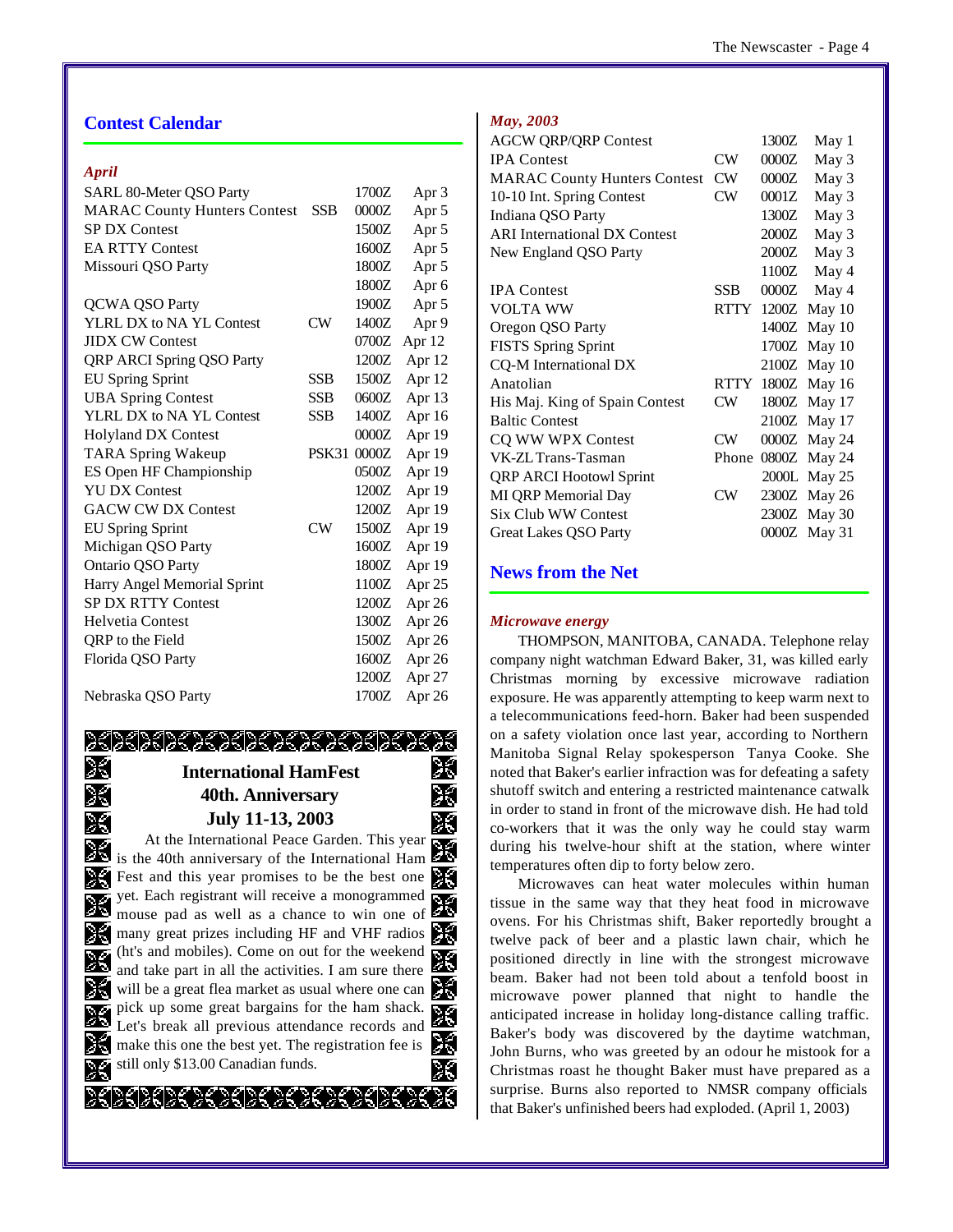#### *Polish Amateurs Gain 136kHz and 50MHz Bands*

Chris, SP5HS, reports that the new Polish national frequency allocation table came into effect on the 27th of February. It allows for SP amateurs to use the 136kHz band, while the 50 MHz band is now allocated to amateurs in Poland on a Secondary basis, shared with government services. Thanks to the RSGB HF Manager, Colin Thomas, G3PSM, for sending in this news item

#### *Amateur radio and the challenge of change*

A review of amateur radio, past, present and future by two longtime radio amateurs has found that major changes are desperately needed to ensure the hobby can survive.

The authors, Jim Linton VK3PC and Roger Harrison VK2ZRH, through their research demonstrate that Amateur radio in Australia has been in decline for the past five or six years, and propose a way forward to address this serious situation.

Their paper, entitled "Amateur radio and the challenge of change," recommends major changes to the Australian amateur radio examination and licensing system. The theme of the paper, which will be published soon, is that the radio amateur community in Australia needs sustainable growth.

It is important to encourage people into the hobby who retain their licence and their interest in amateur radio. A hobby that continues to interest, challenge or reward them.

The paper states that it is not only a matter of amateur licensee numbers, but also the need to boost on-air activity by radio amateurs. With fewer radio amateurs each year, and very few newcomers getting on the air at every opportunity with their infectious enthusiasm, there is less activity.

Less activity results in existing radio amateurs finding amateur radio less interesting, and their activity drops off too. It has in recent years led some to leave the hobby and cancel their licence.

The Linton-Harrison Paper 2003 looks at Class-licensed Wireless Local Area Network equipment that has sparked an amateur-type boom in non-commercial wireless networking, throughout Australia.

Increasingly, the Wireless Local Area Network hobbyists are potential future radio amateurs - if the licensing system can be made attractive to them.

The paper also touches on the declining interest in science and technology and in technical education in Australia, and how amateur radio could help boost the attractiveness science and engineering as a career option for young people.

Linton-Harrison contend that the amateur licensing system and the examination syllabuses have become irrelevant because they are well behind the times. The whole licensing structure, the examination system and syllabuses need a fundamental rethink.

It is essential that a new system of examination for amateur licences must take into account our prevailing social conditions.

Australia must embrace the ITU Recommendation on amateur qualifications of August 2001 - and reflect these in its licensing system as quickly as possible.

Linton-Harrison propose:

An Unrestricted Licence, with all the licence conditions of the existing AOCP; and

An Entry Level Licence, with licence conditions appropriate to the licensee's understanding of radio system technologies and operations, without unduly restricting the opportunity to learn by experience and experiment.

A new syllabus, and thus a new exam system, is needed for both.

The authors say the current AOCP and Novice syllabuses are bloated well beyond the technical and operational basics needed to ensure essential understanding of elementary electronics and radio communication systems.

The Linton-Harrison paper does not adopt the framework of the British Foundation licence. They believe that Australia's new Entry Level Licence should not be strictly an "operators' licence" - a simple permit to use a type-approved transceiver.

Entry Level Licensees should be able to enjoy the thrill and satisfaction of operating a radiocommunication system under as many circumstances and conditions and on a wide variety of bands across the RF spectrum as they wish to explore.

This should be in keeping with long-standing amateur radio tradition and in line with the ITU definition, which says amateur radio exists for the purpose of self-training, intercommunication and technical investigations.

Under the Linton-Harrison proposal the Unrestricted licence would continue to enjoy the same licence conditions as the present (Unrestricted) AOCP.

The authors propose that the conditions of Entry Level licensees should generally provide for access to most amateur bands from 1.8 MHz through to 5.65 GHz, all currently permitted transmission modes, and 100 watts transmitter output power maximum. Long experience with the Novice Licence has proved that there is little or no risk in them using 100 watts output power.

The time to act is now, before the World Radiocommunication Conference makes a decision on the future licensing requirements for amateur radio.

The amateur radio community and the Wireless Institute of Australia must be ready to take action to revitalize the amateur radio licensing system at the earliest opportunity.

If action is not taken, the continued decline of amateur radio will lead to its ultimate demise.

The Linton-Harrison Paper 2003 can be read at

http://www.wiavic.org.au/download/linton\_harrison\_2003.pd f *--WIA-Victoria*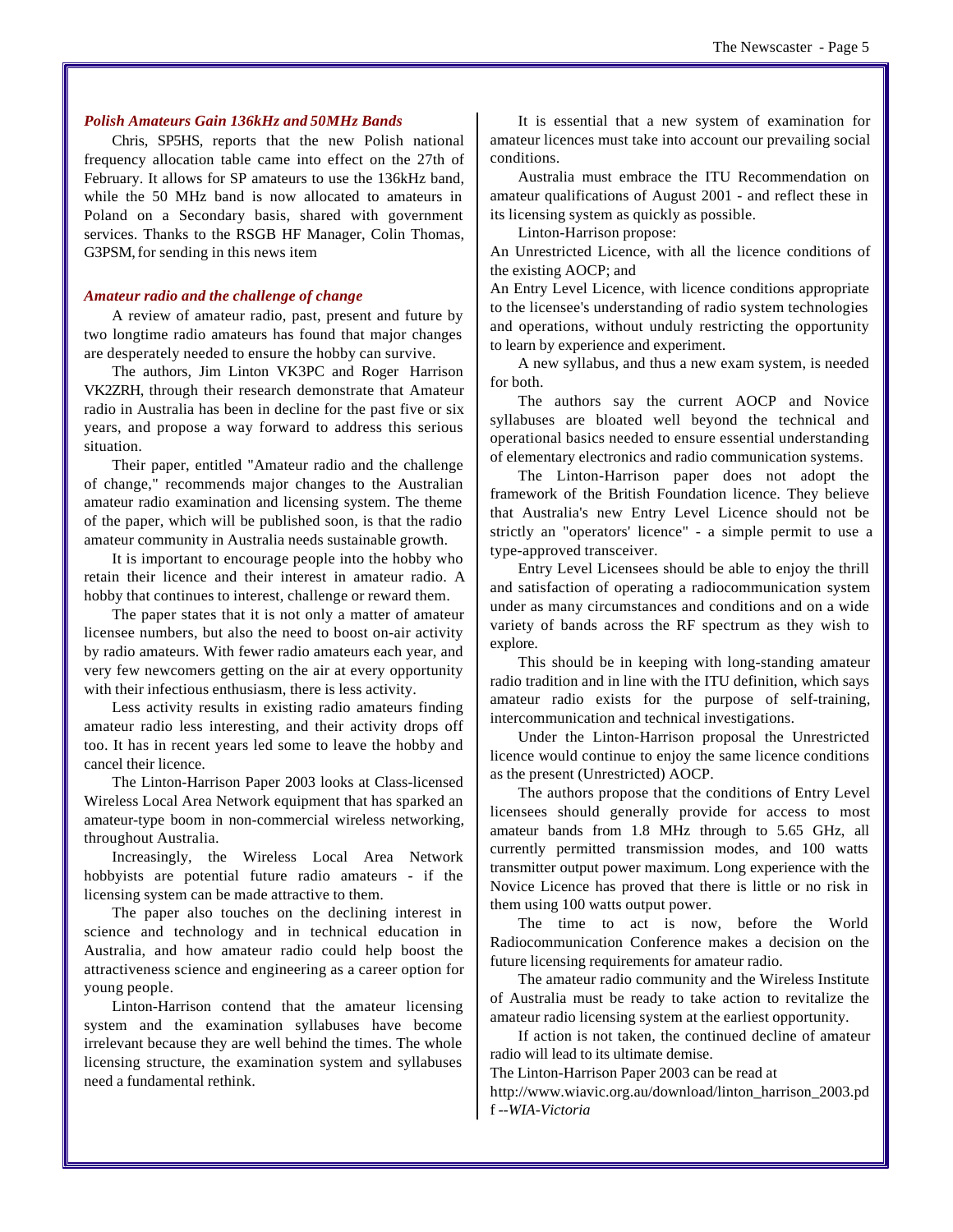#### *Paul Harvey Plugs Ham Radio's Emergency Communications Role*

Veteran ABC Radio Networks commentator Paul Harvey on March 19 offered some kind words for amateur radio. The mention was the second item on "page four" of his Paul Harvey Noon News and Comment program: "America's quiet warriors are the legion of ham radio operators, 700,000 of them, who are always at ready for backup duty in emergencies -- amateur, unpaid, uncelebrated, civilian radio operators, during and after floods and fires and tornadoes. After the 9/11 attacks, hams were indispensable in reuniting friends and families. Most recently it was they who expedited the search for debris after the disaster to the space shuttle Columbia, and right now, at this moment, they are involved in homeland security to a greater degree than you would want me to make public." The commentary's enigmatic and mysterious final sentence -- typical of Harvey's habit of leaving his listeners hanging -- apparently refers to the fact that many Amateur Radio Emergency Service (ARES) and Radio Amateur Emergency Service (RACES) teams have ramped up their alert status as hostilities get under way in the Middle East. [ANS thanks ARRL for the above information.] *- AMSat*

#### *ARRL SURVEYING INTEREST IN HIGH-SPEED DIGITAL NETWORKS*

The ARRL High Speed Multimedia (HSMM) Working Group is surveying the amateur community to gauge interest in IEEE 802.11b "Hinternet" activity. The HSMM Working Group encourages spread-spectrum communication modes including such protocols as IEEE 802.11b operating on Amateur Radio frequencies under FCC Part 97 rules. It's adopted Hinternet (a contraction of "ham" and "Internet") as a way to describe the technology. The HSMM Working Group's survey is on the ARRL Web site < http://www.arrl.org/hsmm>.

"The primary goal of the survey is to encourage amateurs to get on the air and start playing with this cheap digital microwave gear," says HSMM Working Group Chair John Champa, K8OCL <k8ocl@arrl.net>;. Hinternet Radio Local Area Networks (RLANs) typically use direct-sequence spread spectrum between 2412 and 2437 MHz and are capable of simultaneously carrying audio, video and data signals. Hinternet aficionados adapt commercial 802.11b interfaces designed for Part 15 operation to amateur use.

The HSMM Web survey is brief and permits an opportunity for open-ended input. It asks if respondents have a IEEE 802.11 or "other high-speed digital station" running under Part 97. If so, amateurs are asked to register their stations. It also asks respondents to explain how they might use a high-speed digital system or network if they were to set one up.

Champa urged Hinternet-minded amateurs to also report what they've learned and any new applications to the ARRL IEEE 802.11b reflector operated by Texas A&M University < http://listserv.tamu.edu/archives/arrl-80211b.html>(and linked from the "HSMM Resources" menu under "Contacts"). Asked if the Hinternet is catching on within Amateur Radio, Champa simply points to the more than 15,000 hits to the HSMM Working Group's Web site. The Hinternet also is the focus of the article "High Speed Multimedia Radio" by Kris Mraz, N5KM, in the April 2003 issue of QST.

Hinternet proponent Mark Williams, AB8LN, of Milford, Michigan, says he envisions growth of amateur 802.11b operation to cover all large metropolitan areas in the US, not just the few miles some contend is the outer limit for such point-to-point connections. "This is just too easy," he says. "With some of the Amateur Radio pioneering that we are famous for, we should be able to push this technology to its limits--50, 75 and 100-mile links at 2.4 GHz." He said wireless networks dedicated to Amateur Radio stretching across states and linking hams everywhere with high-speed voice and video are possible.

"File-sharing and e-mail, network gaming and pop-up chat are just the tip of a titanic iceberg," he predicted.

Applications abound for public service work too. Amateurs recently involved in the Texas search for debris from the shuttle Columbia used a 802.11b high-speed system on ham radio to link the net control station in Nacagdoches with the Internet.

More information is available on the ARRL High Speed Digital Networks and Multimedia Web page < http://www.arrl.org/hsmm/ http://www.arrl.org/hsmm/> *--ARRL*

#### *New Zealand to charge repeater fees*

New Zealand Ministry has once again got Amateur Radio tangled up with their business operations. They have proposed fees for repeaters and beacons are which are unacceptable to the New Zealand Association of Radio transmitters. The proposal goes from zero fees to the proposed \$250-initial-fee with an on-going \$200-per-annum charge per repeater is a very significant policy change with serious and unacceptable implications. The zero fee for beacons and repeaters was introduced some years ago for good reason -- NZART

#### *Encouraging Signs for 40-metre Band Realignment*

 The ARRL has reported that support is growing for 40-metre band 'realignment' plans favourable to amateur radio. With the World Radiocommunication Conference 2003 getting under way in about three months in Geneva, support is growing for two proposals to create a 300 kHz world-wide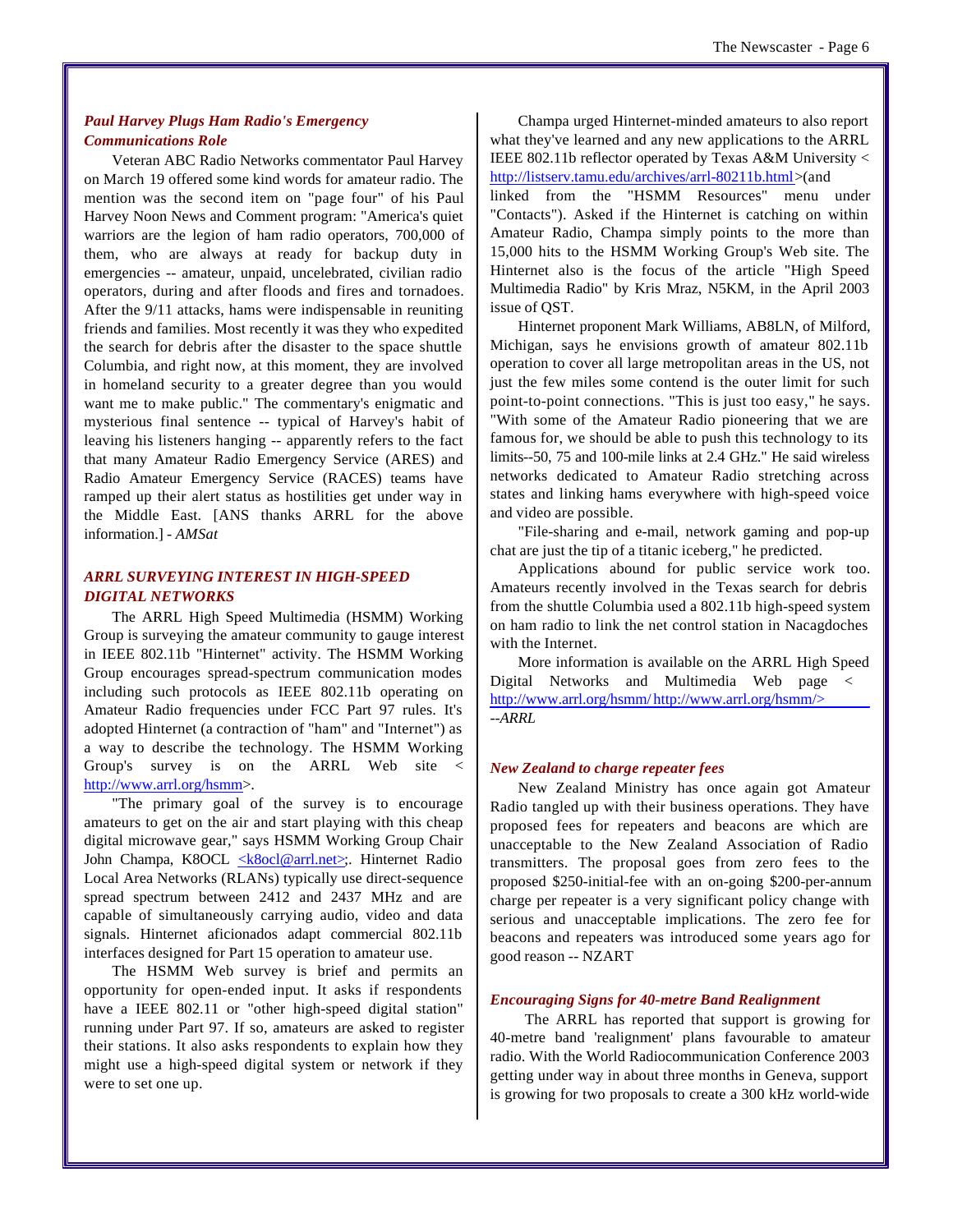40-metre allocation. The ARRL's David Sumner, K1ZZ, reports that, thanks to the efforts of IARU volunteers and others, more than 30 countries now have gone on record to support either one or the other of two favourable 40-metre realignment formulas. He said more support is needed, but he called the interim head count "a good start."

Most popular among the half dozen realignment schemes is so-called 'Method B'. This calls for a three-stage transition that would begin by allowing Region 1 and 3 amateurs access to 7100 to 7200 kHz on a secondary basis starting in 2005 and end with all ITU regions gaining access to 7000 to 7300 kHz by the end of 2009, with the top 100 kHz shared with fixed and mobile stations in Regions 1 and 3. Broadcasters world-wide would shift upwards to 7300 to 7550 kHz.

Such a change would mean an end to the necessity of operating split-frequency to work stations in Region 2 on 40 metres SSB *--RSGB*

#### *Six motions for Federal Convention*

A total of six motions are to be considered at this year's WIA Federal Convention, to be held in Adelaide. Four motions were about exams and licensing. The other two related to the WIA's centenary in 2010. In abbreviated form, the motions are as follows:

- I. To establish a task force to coordinate celebrations for the WIA's centenary.
- II. That the WIA apply for special callsigns to celebrate its centenary.
- III. That the WIA request the ACA to start preparations for the removal of the Morse Requirement in anticipation of the expected World Radio Conference decision on the matter later this year.
- IV. That exam question banks be published on the WIA web site.
- V. That the pass mark for Amateur exams be reduced from 70% to 60%.
- VI. The WIA also requests that the ACA introduce a UK-style Foundation Licence.

The motions will be discussed at the Federal Convention, set down for early next month, and we'll have more news on the outcome of this as it comes to hand. *--WIA- Tasmanian Division*



## **Minutes for W.A.R.C. February 10, 2003 Submitted by Ruth, VE4XYL**

Due to the field trip to the Electrical Museum last month, there was no meeting and therefore no minutes.

## **Nanostructures by Vern, VE4VQ**

*Extracted and translated form Science & Vie Oct, 202 pp118-119*

The "insides of today's radios, cell phones and similar devices, and of computers in their many forms, are now so tiny that lengths are measured in nanometres, where one nanometre (Nm) =  $10^{-9}$  metres, i.e. One billionth of a metre. It was the invention of the tunnel-effect microscope in 1981 that made it possible to see individual atoms.

Two methods of cobining atoms and molecules are in use. The first one is called the self-assembly method. It uses specific molecules that arrange themselves automatically. The second method is based on tunnel-effect microscopy. This method allows the operator to move atoms one by one making use of a screen connected to the microscope that allows him to see what he is doing. The drawback to this system is that it is very slow.

Nanotechnology is also being employed in other fields two of which are lithography and manipulation of bacteria in order to produce new medicaments.



Camp 807 Dryden, Ontario August 1st – 3rd, 2003

For over twenty years, the Amateur Radio clubs in various Northwestern Ontario communities have taken turns hosting this annual family event. The Camp 807 Hamfest incorporates the three favourite things of Northwest

Ontario Hams - camping, barbecues and Amateur Radio! http://www.arsd.dryden.net/

 **1456 Logan Avenue Winnipeg, MB, Canada R3E 1S1 Phone (204) 774-9313 Fax (204) 772 3550** *comtelco@cyberspc.mb.ca Canada Wide Mail Orders*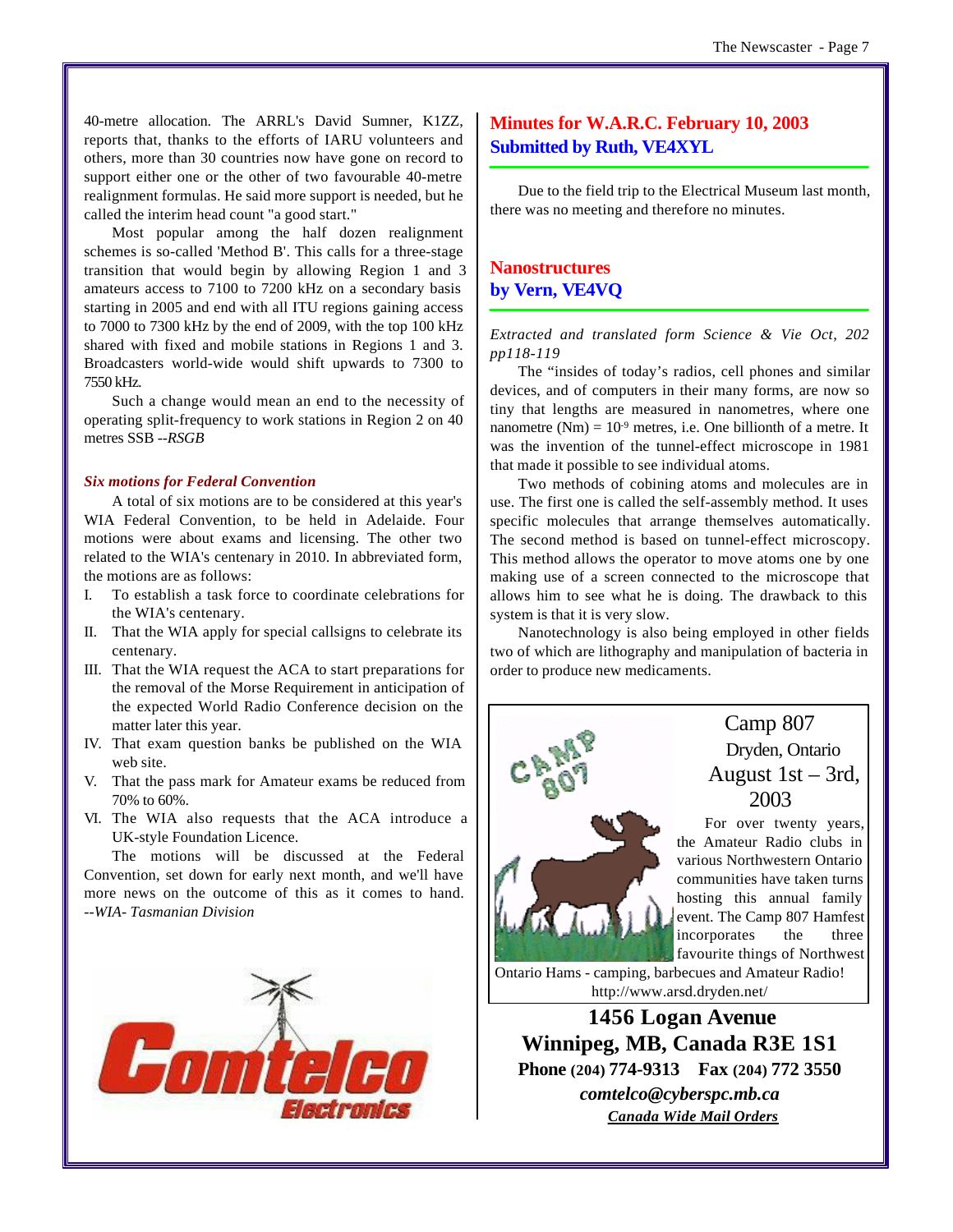There is a lot of controversy surrounding the Double Bazooka Coaxial Dipole. Its bandwidth claims have sometimes been exaggerated.

I give details of how to build two different versions of the Double Bazooka Antenna. One antenna uses all coax the other uses coax and twin lead for the antenna.

#### A DOUBLE BAZOOKA

antenna is an extremely broad banded Half Wave Antenna which can operate efficiently across an entire Ham band with little change to the SWR. The BAZOOKA antenna design was developed by the staff of M.I.T. in the early 1940's for use by the U.S. Government as a radar antenna. It was modified for amateur radio use in the 1950's.

|    |    |    |    | 3  |    | 4  |    | 5  | 6  |    |    |    | 8  |    | 9 |         |    | 10 |
|----|----|----|----|----|----|----|----|----|----|----|----|----|----|----|---|---------|----|----|
|    |    |    |    |    |    | 11 |    |    |    |    |    | 12 |    |    |   |         | 13 |    |
| 14 |    |    |    |    |    |    |    | 15 |    |    |    |    | 16 |    |   |         |    |    |
|    |    | 17 | 18 |    | 19 |    | 20 |    |    |    |    | 21 |    |    |   |         |    |    |
|    | 22 |    |    |    |    |    |    |    |    | 23 |    |    |    |    |   | $^{24}$ | 25 |    |
| 26 |    |    |    |    | 27 |    |    |    |    |    |    | 28 |    | 29 |   |         | 30 |    |
| 31 |    |    |    |    |    |    |    |    |    |    |    |    |    |    |   |         |    |    |
|    |    | 32 |    | 33 |    |    |    |    | 34 |    |    |    |    |    |   |         |    |    |
|    |    |    |    |    |    | 35 |    | 36 |    |    |    |    |    |    |   |         |    |    |
| 37 |    |    |    |    |    |    |    | 38 |    |    |    | 39 |    |    |   |         | 40 | 41 |
|    |    |    |    |    |    | 42 | 43 |    |    |    |    |    |    |    |   | 44      |    |    |
| 45 | 46 |    |    | 47 | 48 |    |    |    |    |    |    |    | 49 |    |   |         |    |    |
|    |    |    | 50 |    |    |    |    |    |    |    |    | 51 |    |    |   |         |    |    |
| 52 |    | 53 |    |    |    |    |    | 54 | 55 |    | 56 |    |    | 57 |   |         |    | 58 |
| 59 |    |    |    |    | 60 | 61 | 62 |    |    |    |    |    |    |    |   | 63      |    |    |
|    |    | 64 |    |    |    |    |    |    |    |    | 67 |    | 68 |    |   |         |    |    |
|    |    |    |    | 65 |    | 66 |    |    |    |    |    |    |    |    |   |         |    |    |
|    |    |    |    | 69 | 70 |    |    |    |    |    |    |    |    |    |   |         |    |    |
| 71 |    |    |    |    |    |    |    |    | 72 |    |    | 73 |    |    |   |         |    |    |
|    |    |    |    |    |    |    |    |    |    |    |    |    |    |    |   |         |    |    |

work with the correct solution for 60 Across. 61 Down should be completed as "AT" - sorry about any frustration!

This unique design

eliminates the need for antenna matching baluns and can be fed directly with 50 Ohm coax.

The DOUBLE BAZOOKA is 98% efficient and typically provides S.W.R. readings of less than 2:1 over the entire amateur band.

Since this antenna has no exposed metal wire static charges can not build up thus reducing noise by 6dB over antennas constructed of exposed wire.

The DOUBLE BAZOOKA antenna will handle full legal limit power with no effect to performance. The DOUBLE BAZOOKA is recommended to be mounted in an inverted "V" configuration for optimum results. However the DOUBLE BAZOOKA can be configured horizontally with equally good results. The 80 Meter DOUBLE BAZOOKA antenna will operate on 80 through 10 meters with the aid of an antenna tuner.

## **World Amateur Radio Day April 18th, 2003**

"Amateur Radio supporting technology education in the classroom" is the theme this year for World Amateur Radio Day on April 18, 2003 which marks the anniversary of the founding of the IARU in 1925.

The following chart gives overall antenna lengths and height placement above ground for a single DOUBLE BAZOOKA.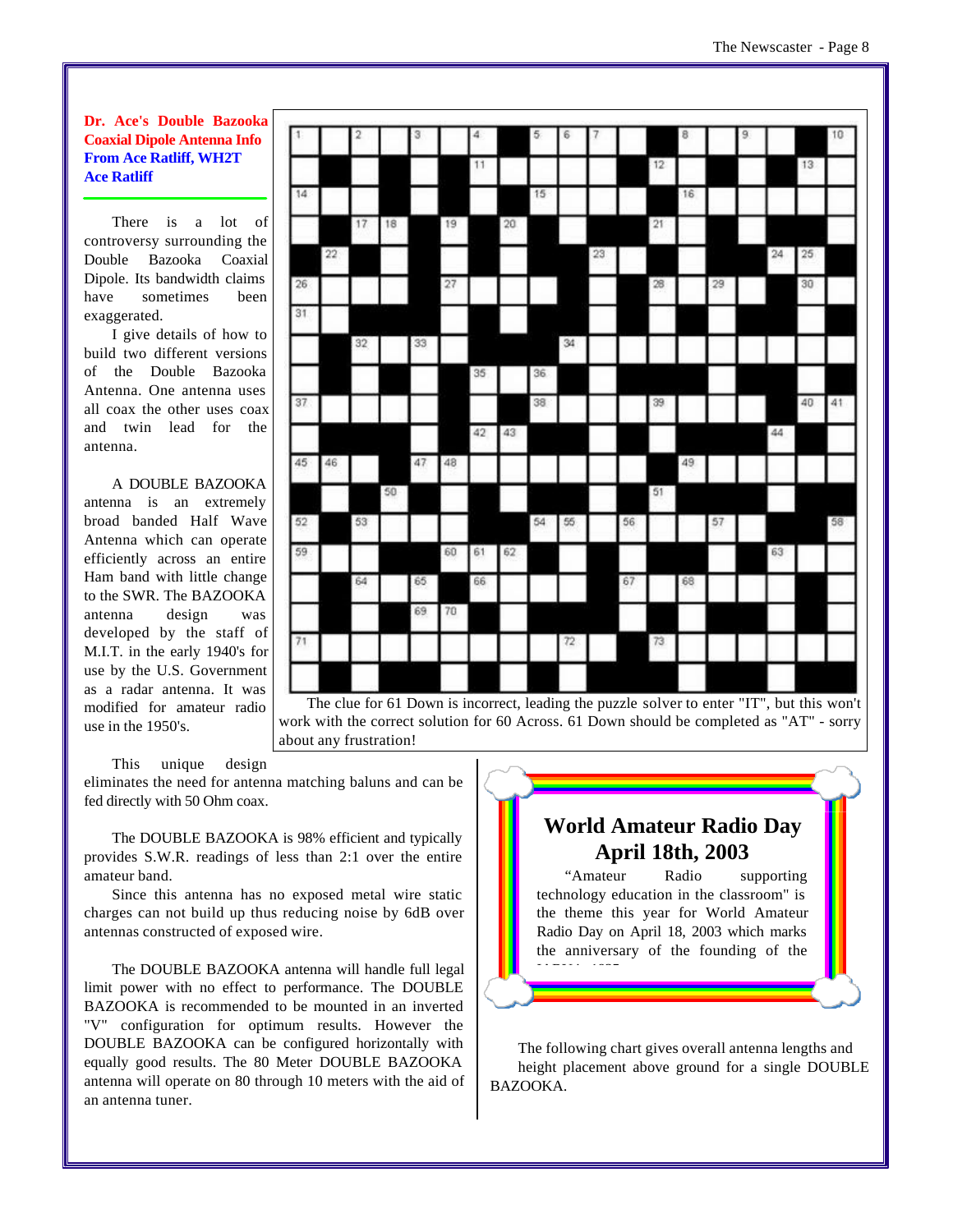**Across**  1. Logarithmic ratio 5. Slang for satellite 8. Satellite configuration 11. Thermal disturbance 12. After Stop 13. Transverse Mode (abbr.) 14. Also 15. Type of cell phone protocol (abbr.) 16. Spare 17. Phoned home 21. Laughing state (abbr.) 23. Two-axis rotator (with 30 across) 24. Abbreviation for 1 Across 26. Solar energy 27. Work these squares 28. CW and SSB are ....-signal modes 30. Other half of 23 across 31. Telephone (abbr.) 32. Award for grid chasers 34. 2-1/4 second round trip 35. Sensitive type of diode detector 37. Slang for atmospheric propagation 38. Full duplex relay 40. Noise figure (abbr.) 42. General call 45. Slang for radio 47. Occasional E-layer propagation 49. From outer space 53. Change from solid to liquid 54. Small, portable FM radio 59. Interference from radio (abbr.) 60. Previously possessed 63. Thyristor (abbr.) 64. Old abbreviation for Hertz 66. Adjust a transmitter 67. Illuminated by the sun 69. Millimeter (abbr.) 71. Methods and paths for radio waves 73. Polar zone in the ionosphere **Down**  1. Nobody on the band 2. Morse invented this 3. Type of coax connector 4. Microwave amplifier (abbr.)

5. Smallest unit of information 6. High-speed telephone data service (abbr.) 7. Deepest type of sleep (abbr.) 8. Operating from a car 9. Rubber antenna 10. Analog cell phone system (abbr.) 13. Terminal Unit (abbr.) 18. Thanks (CW abbr.) 19. 6-meters is this type of band 20. Flexible portable antenna 22. Techs get ... privileges above 50 MHz 23. Dissipation of signal in the ionosphere 25. Unattended station to observe propagation 26. Rapid change in amplitude 28. Make the highest score 29. Over 32. Tunes a radio (abbr.) 33. Type of polarization that is lossy 35. Micro-micro 36. Number (abbr.) 39. End of message (CW abbr.) 41. DX means signals that go ... 43. Ready to copy (CW abbr.) 44. Type of synchronous satellite 46. Intercept Point (abbr.) 48. Trajectory of radio waves 50. Appended to new Extra class callsigns 51. Measure of acidity 52. Squeezes 53. Millionth of a meter 55. Top card 56. Round microwave antenna 57. Laughing out loud (abbr.) 58. Covering that lets air through 61. Information Technology (abbr.) 62. Channel in the atmosphere 63. Violent weather 65. Microwave connector (abbr.) 68. Curly laugh 70. Manager (abbr.) 72. Pipe thickness (abbr.)

## **2003 Manitoba Marathon Volunteer Request Reminder**

The planning for the 2003 Manitoba Marathon is again in full swing. This years Manitoba Marathon will be held on Fathers Day, Sunday, June 15th. I would like to thank those people who have already contacted me and have volunteered for this year's marathon. In the next few weeks the marathon organizing committee will be asking for more amateurs to volunteer their time. Announcements will be made through the WARC newsletter as well as MRS and WSC nets. Also, I will be contacting past volunteers directly by phone. However, if possible, do not wait until you are contacted. If you are considering volunteering or know that you will, I would appreciate that you contact me. You may do this by the following:

E-mail ....... ftphysio@mb.sympatico.ca Phone ........................... 982-9600 (if answering machine please leave message)

Please leave the following required information:

- $\triangleright$  If and when you last volunteered for the Manitoba Marathon
- $\triangleright$  Your call sign and your name
- $\triangleright$  Your, last position posted at the marathon and if you wish to volunteer there again.
- $\triangleright$  Your phone number and time to contact you
- $\triangleright$  If you wish to be or not be posted with someone in particular
- T-shirt size

<u>ာ အင်္ဘာ အင်္ဘာ အင်္</u>

Also, if you know anyone that has not volunteered in the past, please let me know and I will be happy to contact them.

## ಿಂದಿ ಇಲ್ಲಿ ಇಲ್ಲಿ ಇಲ್ಲಿ ಇಲ್ಲಿ ಇಲ್ಲಿ ಇಲ್ಲಿ ಇಲ್ಲಿ ಇಲ್ಲಿ ಇಲ್ಲಿ ಇಲ್ಲಿ ಇಲ್ಲಿ ಇಲ್ಲಿ ಇಲ್ಲಿ ಇಲ್ಲಿ ಇಲ್ಲಿ ಇಲ್ಲಿ ಇಲ್ಲಿ ಇಲ್ಲ **Spring Flea Market April 27th** Table Info, Please contact VE4XYL.

Volunteers please contact Ed VE4EIH

ႜၟၟၣၣၟၟၟၟၟၟၟၟၟၟၣၟၟၣၣၟၣၣၟၣၣၟၣၣၟ